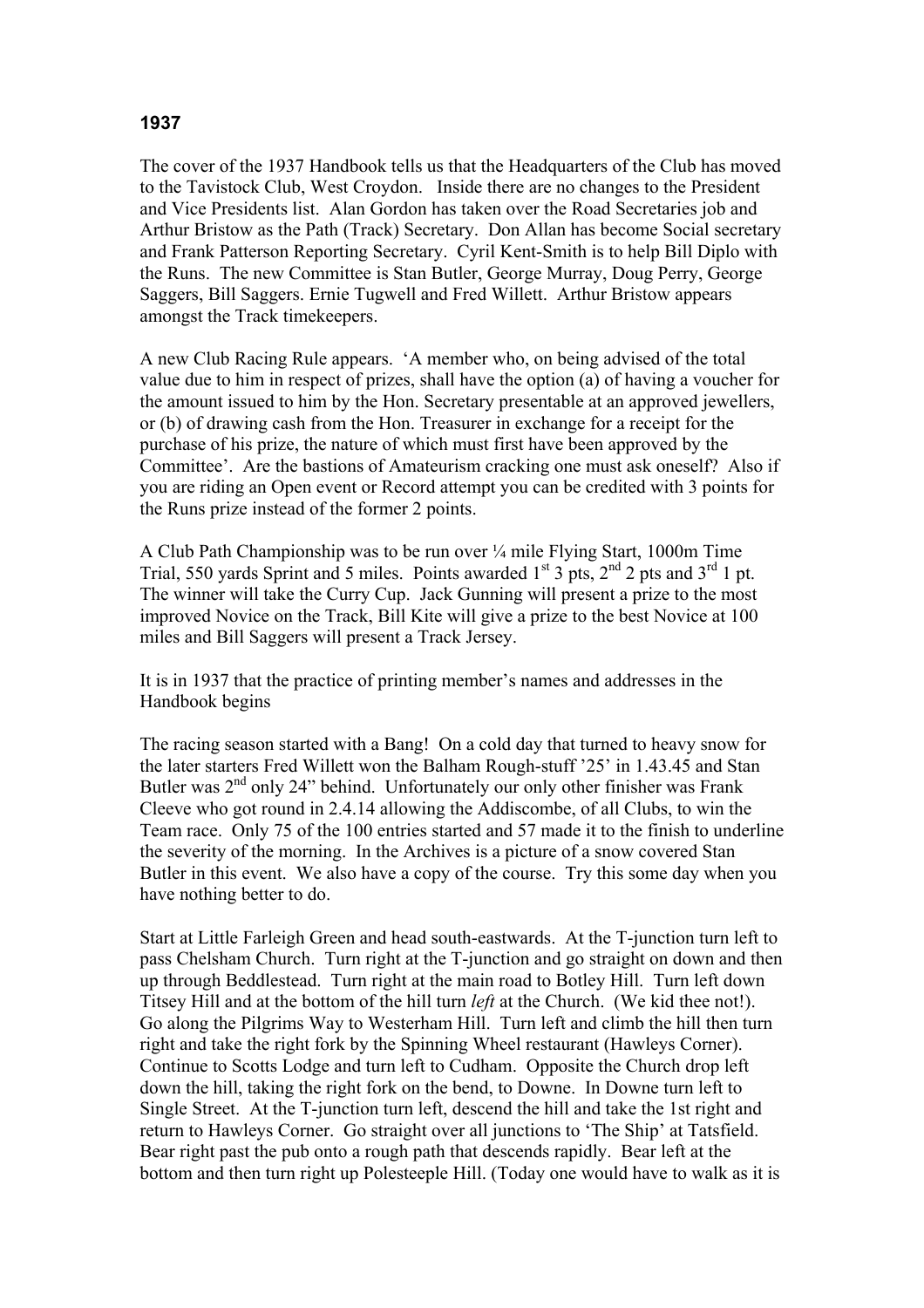a One-Way street but then so did most of the Competitors). Over the top turn sharp left and drop back into the valley. Take the rough track (Crown Ash) to the junction with Saltbox Hill. Turn left down Saltbox and up the other side and straight on at the crossroads through New Addington to Addington Church. (New Addington was not there in 1937 but the through roads were). Turn left at the Tram and Bus Station over the roundabout at the bottom of Gravel Hill and up the drag to Selsdon. Turn left at the traffic lights towards Farleigh then left back to Little Farleigh Green. Piece of Cake!!

That afternoon the Polo team defeated the Imperial Wheelers  $15 - 5$  to avenge their early season defeat and put them back at the top of the Kent League Table. At the end of the Season the Paragon and Imps were tied at the top of the League so a play-off was arranged. The closeness in ability of these two teams was underlined by the fact they still had to play extra time before the Paragon won the match and the League!

The year seems to have started on a particularly foul note as the next week-end the Catford Low Gear '25' was abandoned due to snow.

The Low Gear '10' on 14<sup>th</sup> March had only 9 entries and of these 5 failed to start. The times too were not as quick as one would have expected. However DS Allan came home fastest with a ride of 28.00 beating E.Horne by 1.23 (29.23) and Bill Coales by a further 20" (29.43). Horne collected the Handicap with a nett time of 27.23 from Allan (28.00) and Sid Mitchell (28.15).

Only 29 riders finished the WLCA '25'. Seven of these were Paragonians and we also had two non-finishers. It was indeed a Paragon Benefit. Cyril Melhuish was fastest in 1.8.33, Fred Willett  $2<sup>nd</sup>$ , 1.12.27, Stan Butler  $3<sup>rd</sup>$ , 1.12.46 and Frank Patterson  $4<sup>th</sup>$ , 1.13.30. Frank took the Handicap with Cyril Melhuish in  $3<sup>rd</sup>$  place and it is no surprise to report that the Paragon won the Team race. Our other riders were Val Lewis 1.15.14, Jim Hampshire 1.17.58 and Ron Harris 1.20.01. Frank Patterson's diary tells of NE wind, rain and snow. He turned in 29.55 so he took 43.35 to do the same distance back! We think that says it all!

The lads could not quite get the Hat-trick but it was close. Cyril Melhuish 'only' came  $2<sup>nd</sup>$  in the Forest '25' in 1.5.08. The winner was future Paragonian George Ely in 1.4.54, but then riding for the Poly. Bert Chapman 1.6.03 and Fred Willett 1.8.08 made up the winning Team with Melhuish and the club had C Young, 1.13.23, in reserve.

In the Calleva Medium Gear '25' Albert Webb was our fastest rider with 1.10.53, Val Lewis 1.11.37and Doug Perry 1.16.41 made up the Team.

Somewhere about this time the Kentish Wheelers Novices '25' was run and the Paragon supplied the winner in the form of Geoff Dore with others just missing the Team prize.

Good Friday saw some Club action at Herne Hill. Melhuish and Chapman came 2<sup>nd</sup> in the 10 minutes Tandem Pursuit being bested by Mills and Paul (Addiscombe)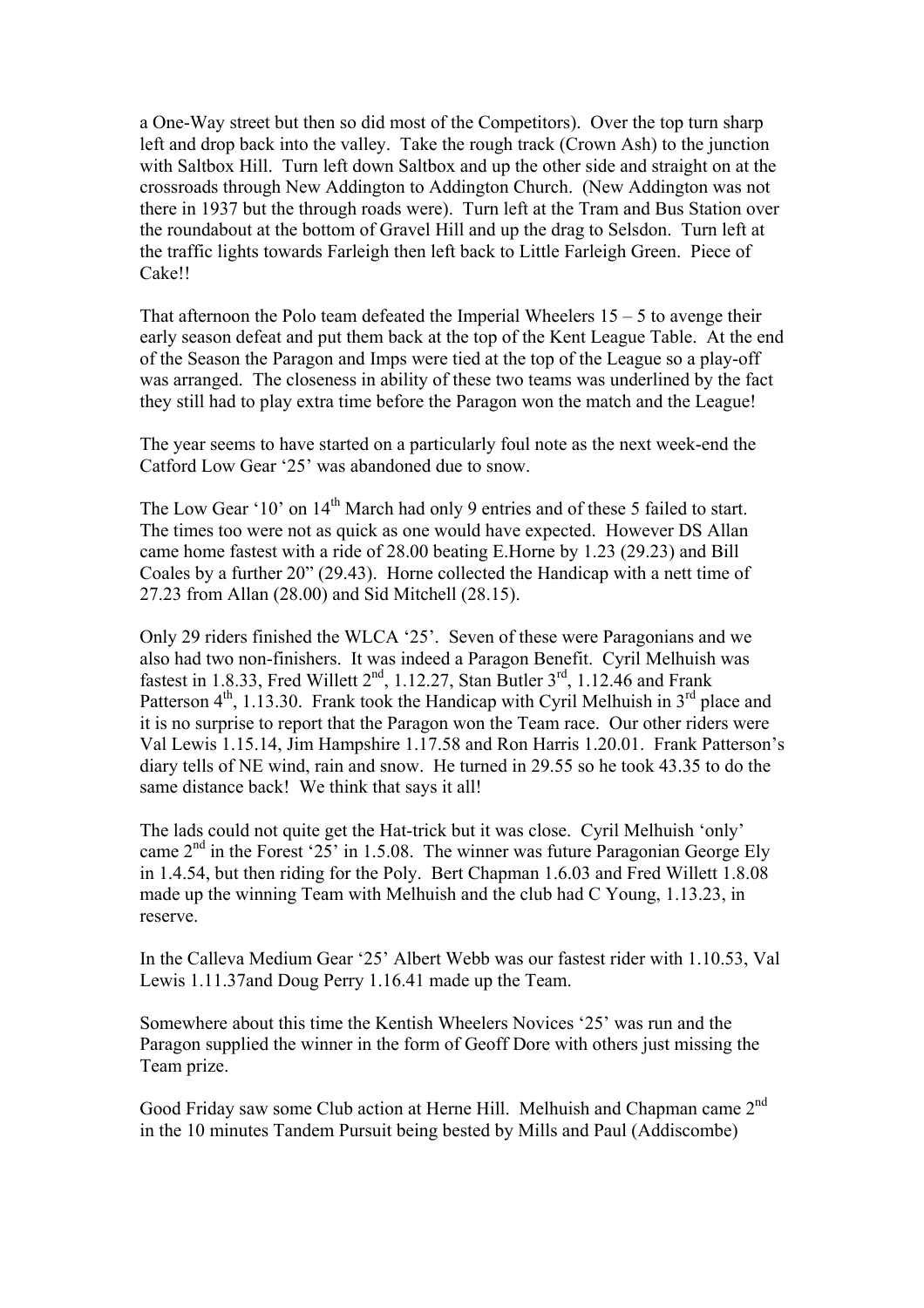The poor weather at the start of the season had surely affected preparation for the longer races as only 69 riders entered the Easter Classic – the Charlotteville '50'. Once again it attracted riders from all over the country but found our riders somewhat lacking in form in spite of their early season successes. Jim Parkes was the best of them in  $28^{th}$  place, 2.22.12 with Stan Butler  $43^{rd}$ , 2.26.12, and Doug Perry  $44^{th}$ , 2.26.23.

There was far more interest in the first Club'25'. Twenty-eight riders arrived to worry the Timekeeper on the  $4<sup>th</sup>$  April. Doug Perry was again fastest time in 1.6.25 putting 1.21 into his 'mate' Albert Webb  $(1.7.46)$  with Sid Horton  $3<sup>rd</sup>$  in 1.8.04. With a greatly improved performance Bill Hall won the Handicap his 10' allowance saw him comfortably clear of Cliff Dore  $(1.0.56 \text{ to } 1.3.04)$ . D Kleckham was  $3^{\text{rd}}$  with 1.3.58.

All the best Tandem racers went up to the '32<sup>nd</sup> Course' on  $11<sup>th</sup>$  April for the University Tandem '30'. The event was won by Ernie Mills and Bill Paul (Addiscombe) in 1.5.58 on a hard, wet morning with a NW wind. Later they were to become National and World Hour Record Holders and were probably the best pairing of their generation. The Paragon were not too far behind though. Cyril Melhuish and Bert Chapman were in  $4<sup>th</sup>$  place, 1.7.53, Jim Parkes and Stan Butler recorded 1.9.29 then Doug Perry and Frank Patterson  $27<sup>th</sup>$  in 1.11.34. This was good enough for the Paragon to take the Team race by 1.10 from the Addiscombe.

The following week was the Old Portlians Tandem '50' won by Mills and Paul in 1.52.32. Jim Parkes and Stan Butler 1.56.48 and Geof and Cliff Dore 2.5.06 were our only finishers.

Jim Hampshire, Val Lewis and Don Allan won the Team race in the SCCU 25 but no other details are available.

Frank Patterson and Doug Perry rode the Southern Roads Tandem '50'. The got back to the Timekeeper in 2.4.28 but had lost about 6' with a puncture and another slow puncture that required frequent stops to pump it up. The Dore brothers Cliff and Geoff also rode and had a trouble free ride to record 2.2.58.

The Paragon presented their Grand Coronation Cycle Meeting at Herne Hill on the 9<sup>th</sup> May. We have a programme for that event and it is marked up in a (now) very faint pencil. From what we can decipher Jim Parkes won his heat in the 550 yards Handicap as did E Upton-Cooke but in the Semi-Finals only Jim progressed. Stan Harrison won his Heat in the Invitation 550 yards Sprint but came  $4<sup>th</sup>$  in the Final. A.R. Dyble and George Butler were first two in their Heat of the Veterans Handicap and 'Pop' Butler later won the Final.

Jim Parkes also won the Handicap Final. The Meeting ended with a One Hour Tandem paced event that included Cyril Melhuish and Bert Chapman from the Paragon and George Ely, then Poly. It was billed as a Record Attempt on frank Southall's records but by 5 miles Mills, the leader, was 31" down and never looked like breaking any of Frank's Records. In the actual race Mills won comfortably with Melhuish in  $2<sup>nd</sup>$  place.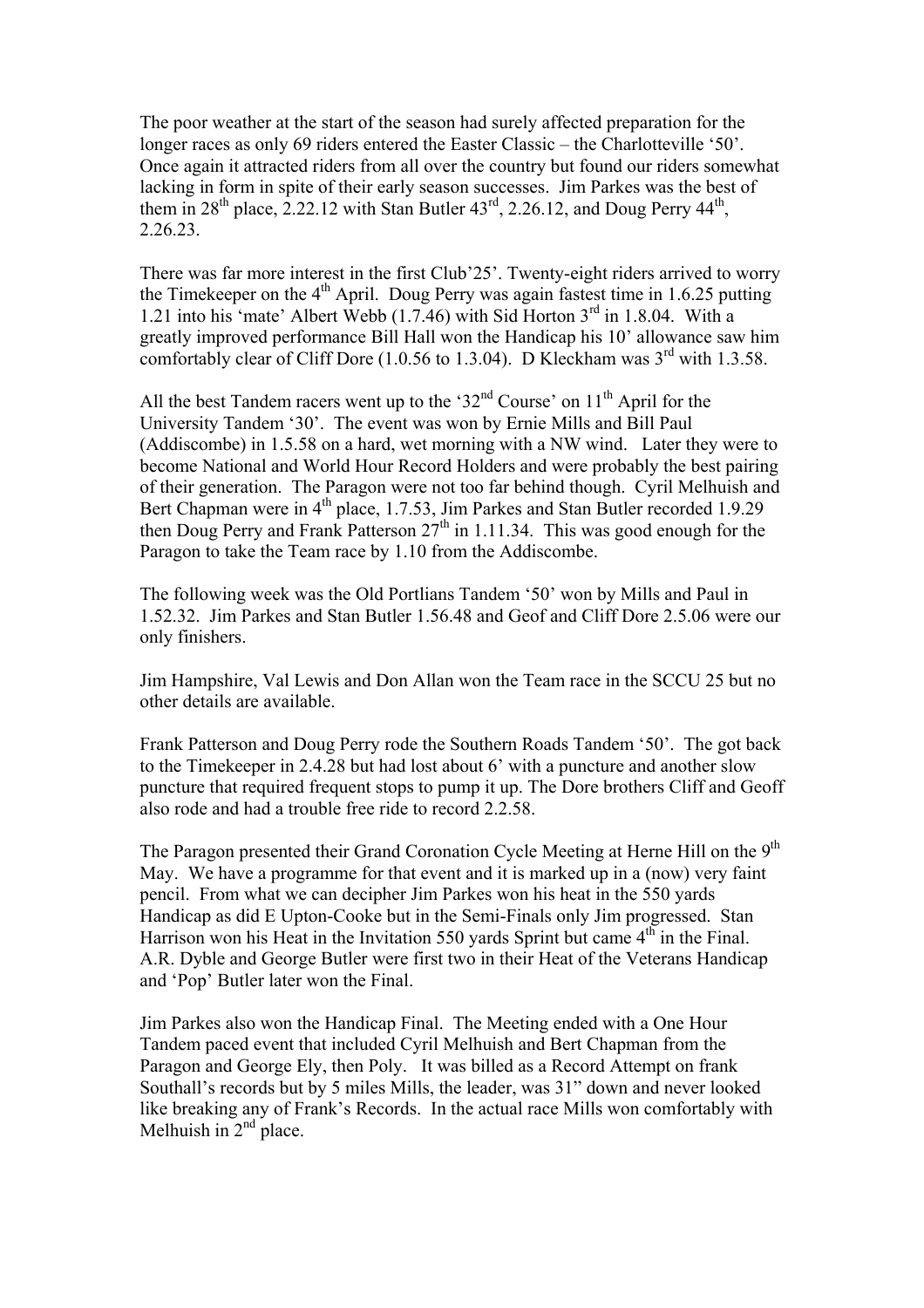It was an excellent Meeting but the Report said that 'Due to unforeseen circumstances…' We do not know what they were but the crowd was small and the Club lost about £30 on the day.

Once again there was a truly 'delightful' day of racing on the  $9<sup>th</sup>$  May. The Catford had their Open '50' with 100 names on the Start Sheet. Of these 77 started and 55 finished. 'Raining hard' says Stan Butler's Diary. 'Hard wet East wind' says Frank Patterson's. Stan did 2.19.43, C Young 2.24.21 and Frank Patterson 2.27.32 but no prizes were collected. Interestingly seven riders are marked on the Finishing list as 'Disqualified' but nothing is said about 'why' or 'what for'?

The Paragon had three riders in the University '100' on Whit-Monday 17<sup>th</sup> May. Stan Butler was fastest in 4.41.20, Val Lewis did 5.4.05 and Doug Perry 5.5.56.

The Club '30' on 23<sup>rd</sup> May saw Fred Willett on song as he flattened the field to win by  $3\frac{1}{2}$  minutes. Fred crossed the line in 1.18.56, Frank Patterson was  $2<sup>nd</sup>$  in 1.22.28 and Bill Coales  $3<sup>rd</sup>$  in 1.23.36. Jack Gunning took the Handicap with a nett time of 1.13.02 just 19" too fast for E Horne  $(1.13.21)$  vet well clear of  $3<sup>rd</sup>$  placed man Bill Coales (1.16.06).

On the same day Stan Butler won the WLCA '50' in 2.14.48 from 164 other riders. Doug Perry 2.22.15, Len Bydawell 2.26.09 and C Young 2.32.45 were also riding but we were only  $3<sup>rd</sup>$  in the Team race.

Five teams went to ride the Marlboro Tandem '50' but two pairs did not get their wake-up call from the Landlord so failed to get to the Timekeeper. W Hall and Arthur Sharp recorded 1.57.20, Cliff and Geof Dore 1.58.09, Doug Perry and Frank Patterson 1.59.14. These collected 3rd Team award.

The Cycling report on  $2<sup>nd</sup>$  June that that evening was the Bicycle Polo Championship of Great Britain Final between the Norwood Paragon (winners in 1933,4.5 and 6) and the Tooting BC (winners in 1931 and 32). Although not reported we do know that the Paragon won. The Club were also at the top of the Summer London League but had lost in the Final of the Sunday Pictorial Tournament to the Imperial Wheelers.  $3 - 2$ .

Two little bites of Club humour noted in the Magazine. Someone put a house brick into the Treasurer's (Fred Lee) saddlebag at Sutton Benger and he did not find it until he got to Newbury. Strong man our Fred!

Arthur Bristow complained bitterly that in the three man crash at Ravensbourne Bill Mills was unharmed, Don Allan only broke a collar-bone but he, Arthur, wrecked an irreplaceable top class front sprint wheel. 'Ain't there any justice in the world?'

Stan Butler had better luck in the Addiscombe '100' this year even though he was again on Scratch. He came home a comfortable winner in 4.40.02 and 4'09 faster than Fred Willett (4.44.13). These two plus Vic Lewis (5.1.44) collected the Team prize by 10 minutes from the Bath Road. Just to rub it in Fred Willett, with an allowance of 18', also won the Handicap section! Doug Perry 5.5.59, Frank Patterson 5.14.27 and Sid Orrell 5.15.01 were the other Paragon finishers. In the Archives we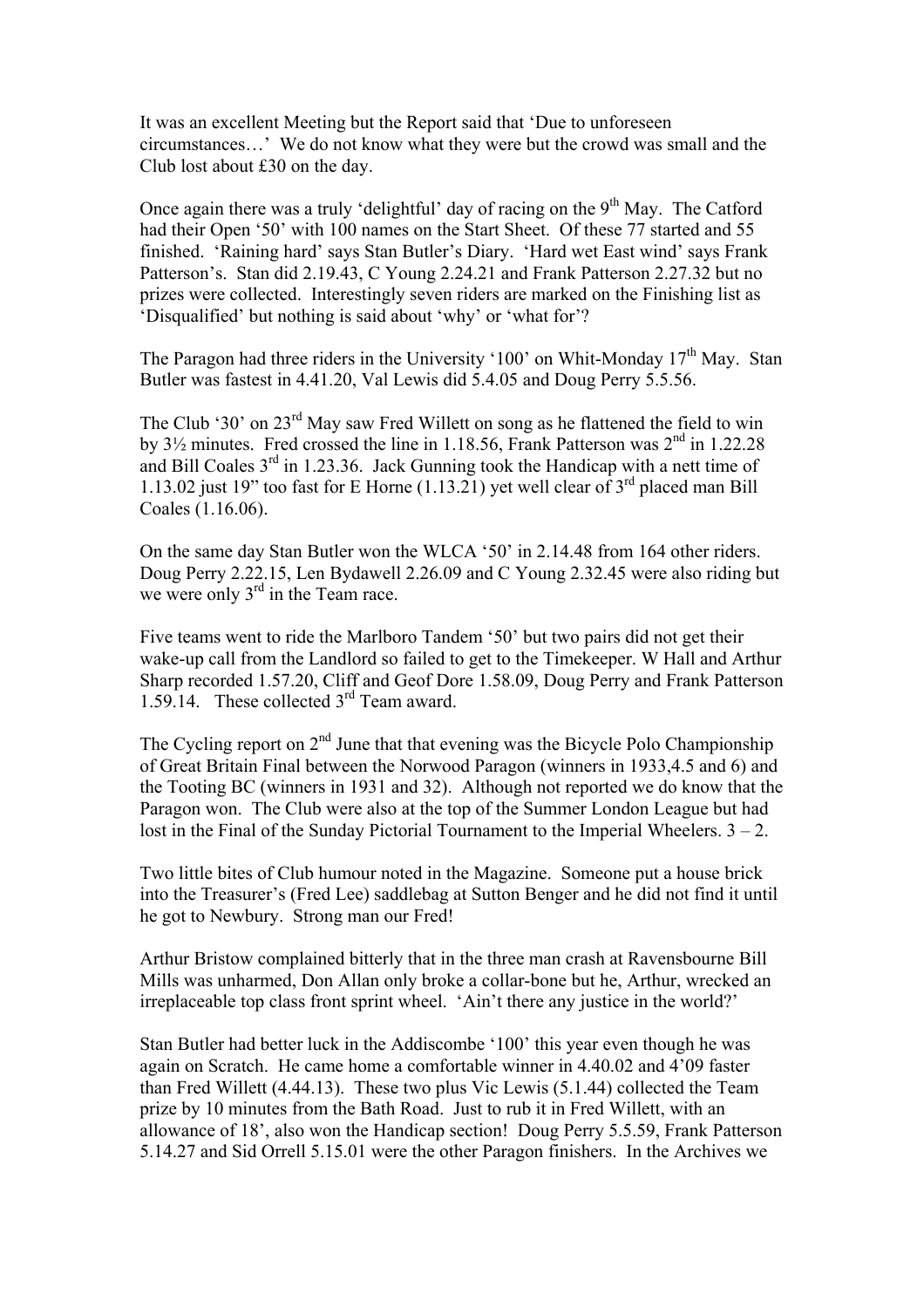have the course for this race. It is a truly adventuresome course and stretches from Lowfield Heath across to Leigh in Kent.

The following week was the Shaftesbury '50'. Stan Butler was  $5<sup>th</sup>$  in 2.11.31, his season's best. Bert Chapman 2.23.18 and Cyril Melhuish 2.24.09 were our other finishers.

The London Grand Prix was held at Herne Hill on the  $19<sup>th</sup>$  June. Representing the Club with distinction was Stan Harrison. He won the 550 yards handicap

Up in the Crystal Palace grounds Fred Willett won the 40 miles Massed Start Circuit race in 1.43.33. This was a World Championship Trial on a 2-mile circuit. Stan Butler also rode but punctured and finished a lap in arrears.

In a Time Trial held on  $20<sup>th</sup>$  June Frank Patterson and Doug Perry set new figures for the Club Tandem 100 Record. They were timed home in 4.17.01. This beat Shaw and Hamilton's 1933 Record by 2.44.

The Moon Trophy '50' was held on the  $27<sup>th</sup>$  June and the Paragon supplied the Winning Team of the fastest four riders on Handicap. They were Bob Hoy, Bill Hall, Bill Coales and D Kleckham for a nett time of 8.43.50 that was over 5' too good for the West Croydon Wheelers. Actual times were Bill Coales 2.20.51, C Young 2.21.49, W Hall 2.23.48, Fred Willshire 2.25.13, Len Bydawell 2.25.16, Geof Dore 2.25.19, Bob Hoy 2.25.43, Cliff Dore 2.25.47, Sid Mitchell 2.32.49 and D Kleckham 2.33.28.

Just to confuse matters it was also the Fryco Cup '50' Arthur Sharp won the Cup by over 3'. Arthur's 2.15.07 beat Bill Coales (2.18.31) and C Young (2.21.49) by a distance. Arthur's time would also have won him the Handicap by over 4' but the Club Rules awarded it awarded to Bill Coales (2.16.31) with Bob Hoy  $2<sup>nd</sup>$  in 2.17.13 and D Kleckham  $3<sup>rd</sup>$  in 2.18.25. It needs to be understood that not every rider rode the Moon Trophy but that the Club added a number of non-counting riders to the rear of the field. However all Paragon riders counted for the Fryco Cup and our own Club handicap. The Paragon handicap allowances were, of course, different from the Moon Trophy allowances. We do not make life easy for ourselves!

During the following week a Team went to the Manx Cycling Week. In the two lap Mountain race Stan Butler finished  $15<sup>th</sup>$  at 4' 47" after a puncture on the mountain and chasing all the rest of the way. Fred Willett was  $20<sup>th</sup>$  at  $8'17''$  and won a medal for finishing within 10 minutes of the leaders and Bert Chapman came in  $50<sup>th</sup>$ . 80 riders had entered and 53 finished.

One hundred and thirty six riders entered for the WLCA '100'. Stan Butler had the unusual experience of being caught! The eventual winner Triance (Old Kent) did the deed but shortly after he had done so Triance punctured and Stan gave him his bike. This actually enabled him to win by just 26". Stan crossed the line in 4.53.40 that meant he had lost about 5 minutes changing tyres .Our other riders were Val Lewis 5.5.38, C Young 5.10.05 and Bob Hoy 5.18.43 amongst the 92 finishers.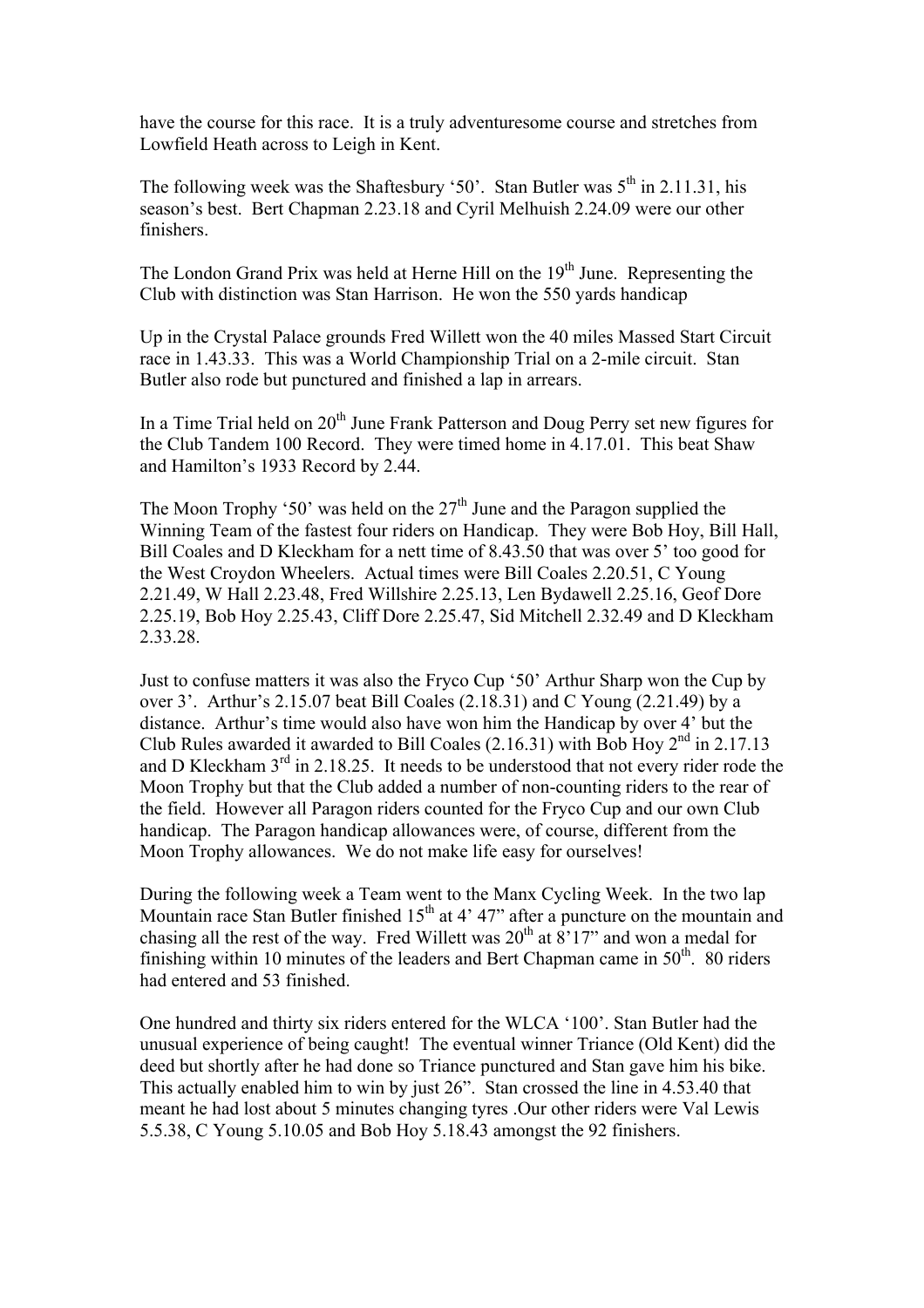Better luck came Stan's way in the Velma '50' with a season's best of 2.10.23 for 5<sup>th</sup> place. Cyril Melhuish 2.12.04 and Arthur Sharp 2.18.17 made up the Team but they were some 4' adrift for the Team prize.

A further improvement for Stan came the next week-end in the Ealing '50'. This time he moved up to  $2<sup>nd</sup>$  place with a ride of 2.9.35. Fred Willett 2.13.16 and Arthur Sharp 2.13.51 completed the Team but it was only good enough for  $2<sup>nd</sup>$  place award.

The  $18<sup>th</sup>$  July was Club '100' day and 3 Paragonians took to the Southern Roads for 5 hours of glorious physical enjoyment (perhaps). Fastest to the Finish line was Val Lewis who just failed to beat 5 hours with a time of 5.0.13. In  $2<sup>nd</sup>$  place came Bob Hoy in 5.1.05 and  $3^{rd}$  place C Young 5.5.11. Sid Mitchell came from  $6^{th}$  place on Scratch to win the Handicap. An allowance of 35' gave him a time of 4.40.49. Bob Hoy was  $2^{nd}$  in 4.45.05 and R Ash  $3^{rd}$  in 4.46.33.

Stan Butler was our only rider in the Belle Vue '50' on the  $25<sup>th</sup>$  July. He came in with 5th fastest time of 2.11.47 but some 5' slower than Mills (Addiscombe). A puncture in the closing miles accounted for most of this.

The Bath Road '100' this year was somewhat different in that the declared winner was later relegated to  $2<sup>nd</sup>$  place. It appeared that the Timekeeper had miscalculated a time by 2 minutes. This is not up to Bath Road Standards. The report of the race shows Stan Butler right up with the leaders in  $6<sup>th</sup>$  place only 2' back in 1.1.30 at Abingdon. Fred Willett turned in 1.2.45 and Sid Orrell 1.5.45. At 50 miles Stan was not even listed in Cycling's report but on the Result sheet he was in  $5<sup>th</sup>$  place in 2.13.38. Fred passed by in 2.17.32 and Sid in 2.22.13. Out to the far turn Ernie Mills (Addiscombe) was the fastest in 3.14.45 with Stan still close at hand in 3.16.40. Fred was still handy in 3.22.00 but Sid was a long way back with 3.31.00. Mills 'died' on the last stretch back to Pangbourne Lane, Theale. Hey (Bronte Whs) came home very strongly to win in 4.30.18. Stan maintained his  $5<sup>th</sup>$  place to finish in 4.31.51. 1'33" covered the first 5 riders for the closest Bath Road 100 yet. Fred Willett finished in  $18<sup>th</sup>$  place with 4.42.09 and Sid Orrell 61<sup>st</sup> of the 65 finishers in 4.55.15. Only one rider took longer than 5 hours.

Three times had Stan Butler finished in  $2<sup>nd</sup>$  place in the Anerley 12-hour event but this year counted for all. After 55 miles he was in the lead never to be headed. It was Fred Willett's first 12 hour event and he started very sedately so at 133 miles he had been riding for 7 hours and 5 minutes against Stan's 6.41 but then Fred started to gain confidence and pulled back time on those in front of him. Stan, meanwhile, was pulling away from the field but had dropped to about 5 minutes slower than 'evens' due to the heat and strong winds. However he reached 193 miles 13' quicker than Shillibeer (Vegetarian) to that point. From the 193 miles point Stan put in a sensational finish covering 47 miles in 2hours 16 minutes. His last 50 miles took 2.23.00 against his first 50 miles of 2.21.00. He ran out time with 240.125 miles the first time that 20 mph had been beaten on southern roads. Shillibeer completed 233.875 miles and Fred Willett 229.625 miles for 3rd place. Ron Harris did 204.625 but the Club needed 206 miles to win the Team race so the Paragon were only  $2^{nd}$ Team.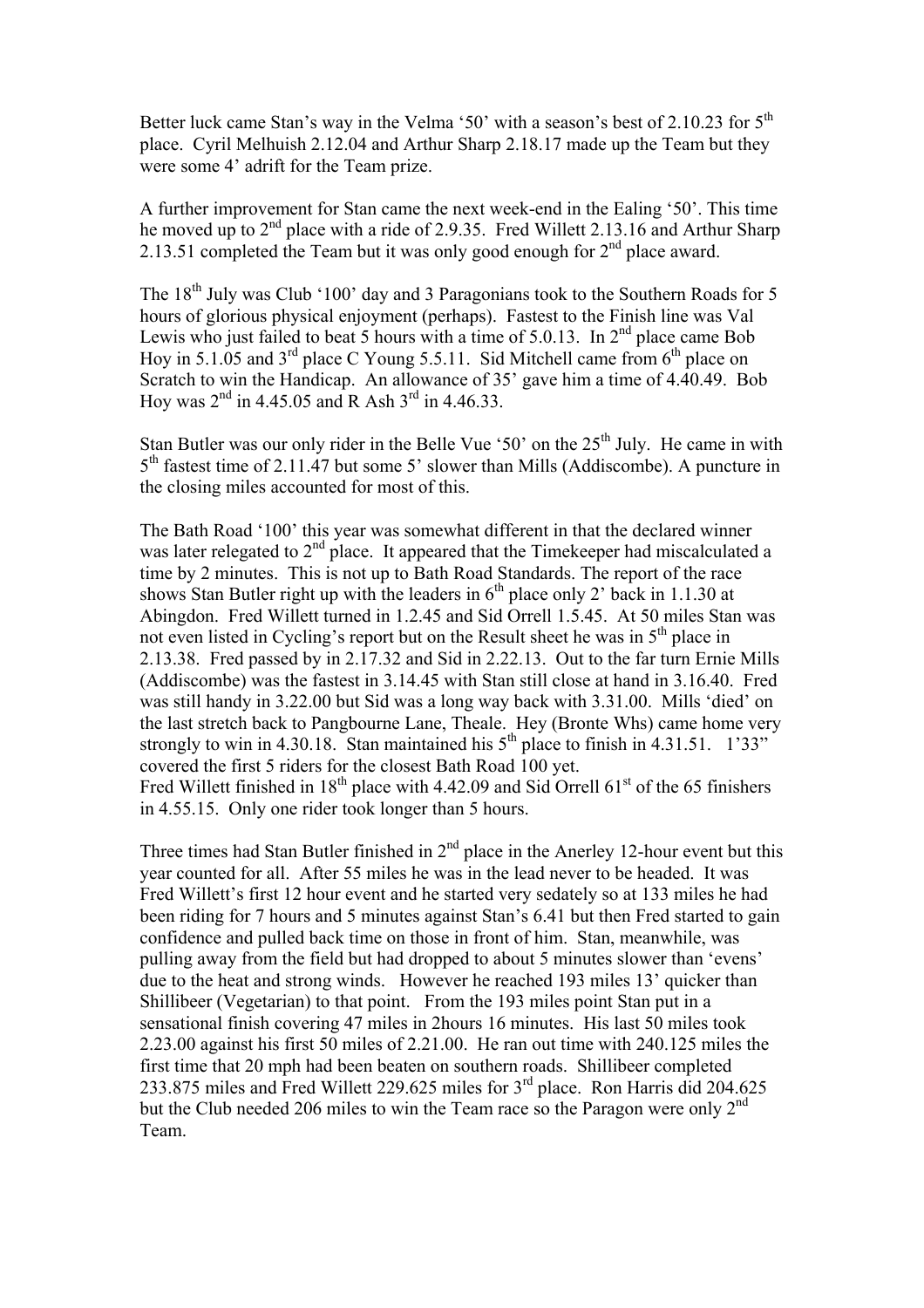As an aside it was noted in the 'Rag' that Jim Hampshire had had a bad crash. While sympathy was asked for it eventually transpired that he had noticed that one of his fork blades had cracked. Being rather short of funds he did not immediate wend his way unto his favourite bike shop but wrapped insulating tape around the break. Traversing Redhill one day the inevitable happened and thus he spent some time in Redhill Casualty. Fred Lee's comments after the incident were not complimentary. They were even worse after they arrived at Redhill General Hospital for Jim spent all his time chatting-up the pretty nurses leaving Fred to sort out the paper work and get his own and Jim's bike back home!

Next week was the Westerley '100' with another star class field assembled on the Bath Road. At the first turn Stan Butler was in  $7<sup>th</sup>$  place in 1.1.35 but only 30" slower than the race favourite 'Shake' Earnshaw (Monckton). By the time the racers had returned to the Bath Road proper and 50 miles had been covered Stan was still in 7<sup>th</sup> place (2.12.20). But he had reached that point 2.52 slower than Lipscombe (Century) and 2.46 slower than Earnshaw.

Out to the Savernake turn at 73 miles the battle continued and there Earnshaw turned in 3.12.55. Stan Butler turned in 3.14.15 but Mills (Addiscombe) took 3.14.37, Lipscombe 3.14.50 and Fenn (Port Talbot) 3.14.55. It was anybodies race.

Mills finished the first of five in 4.34.09, Lipscombe was the next home in 4.34.50 and then Earnshaw crossed the line in 4.28.23 for all intents and purposes the Winner. When Fenn came back with 4.31.22 it looked a certainty. Then a car drew up at the Finish line with the news that Butler was 1' up on Earnshaw with 5 miles to go! It was a hard finish that morning but they were the conditions Stan Butler revelled in and once again he stormed back down the last 25 miles to cross the line in 4.26.47 to win in what appeared to be a new Competition Record. 'Twelves must be good for you' he said afterwards. Unfortunately it was not to be Competition Record as Cyril Heppleston (Yorkshire RC) had finished his own Club's Open 100 in 4.26.09 a few minutes earlier than Stan.

Bert Chapman, Cyril Melhuish and Doug Perry won the Team race in the Galena '25' and Fred Willett, Bert and Cyril won the Team race in the Velma '25' but that is all the information we have.

Albert Webb covered the greatest distance in the Club 12 hours on 22nd August to win the Rotherham Cup. Sid Mitchell was nearly 8 miles back in 2<sup>nd</sup> spot but he beat Val Lewis by only 501 yards. However this ride was good enough to get him the Handicap from Albert Webb and Bill Diplo.

In the Vegetarian 12 hour event on the  $29<sup>th</sup>$  August the two best 100 milers were to meet again and it was Heppleston who had the 'home' advantage. Information on the Start Sheet showed ample feeding arrangement but – no provision will be made for sit down feeding! This was extremely unusual as 'everyone' stopped for food in long distance races. It was perhaps a sign that competition was becoming extremely fierce and no unnecessary time should be sacrificed sitting by the side of the road. Every minute a fast man wastes is at least 1/3 of a mile less distance covered.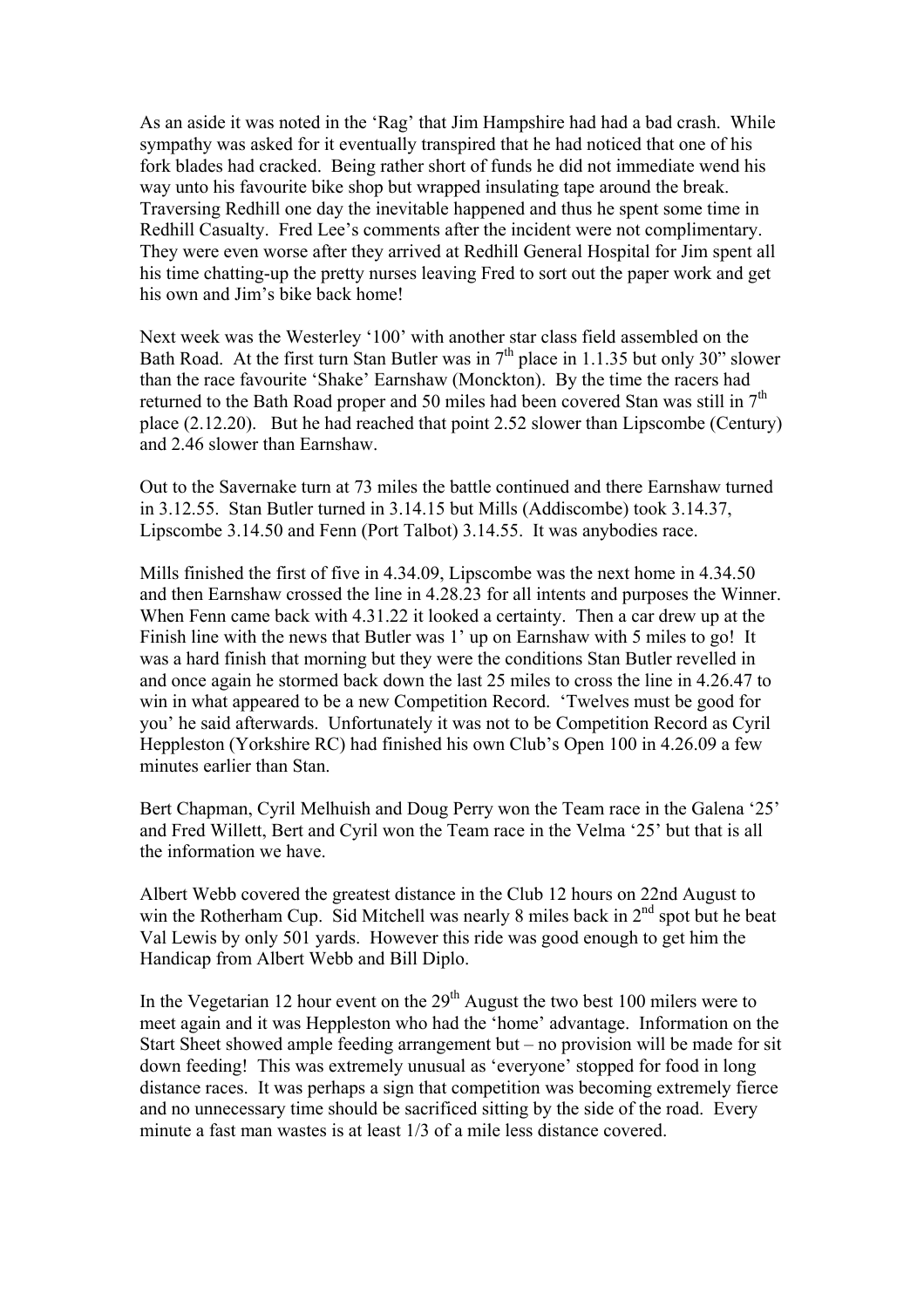Heppleston started as he meant to go on and he had the confidence of the previous week's 100 behind him too. At 50 miles he passed the Timekeeper in 2.11.00. (You could win Open '50's with that time – never mind the first part of a 12hour race!) Stan was 5.20 slower in  $4<sup>th</sup>$  place and George Ely (Poly)  $6<sup>th</sup>$  at 6.28. By 100 miles (covered in 4.28.48 and only 2.39 slower than his Record time of the previous week) Heppleston had increased his lead to 9.42 over Stan in  $3<sup>rd</sup>$  place and 11.27 over George in  $5<sup>th</sup>$  place. Cyril's relentless pace continued into the  $3<sup>rd</sup> 50$  miles covered in 2.27.01. Stan lost another 3.53 and George another 4.39 but they held their places in the race.

At 208 miles Heppleston had 2 hours 9 minutes still to ride and to give the Vegetarian Club their due the Course Sheet was measured out to 255 miles. They knew what to expect! Stan passed this spot 12.40 behind but in  $2<sup>nd</sup>$  place and George 23.15 behind in 4th place but still well 'inside' the magic 'evens'. Heppleston ran out time with a new Competition Record distance of 251 miles 5 furlongs and 148 yards (251.709 miles). Stan rode into  $2<sup>nd</sup>$  place with a personal best of  $247$  miles 6 furlongs 106 yards  $(247.810)$  and George Ely  $3<sup>rd</sup>$  with 243 miles 5 furlongs and 125 yards  $(243.696)$ .

Cyril Heppleston rode an 86" fixed wheel (48 x 15) whilst Stan rode variable gears of 79, 84 and 90" (50 x 15,16 and 17). Neither rider stopped during the 12 hours and only 33 riders finished but the last rider covered nearly 209miles such was the standard of the field and course.

The Epsom CC held their Tandem '30' on the  $29<sup>th</sup>$  August as well. The Paragon had four pairs entered. Mills and Paul (Addiscombe) won in 1.3.14. Bert Chapman and Cyril Melhuish 1.7.55, Bill Hall and Arthur Sharp 1.8.48, Geoff and Cliff Dore 1.9.57 and Frank Patterson and Doug Perry finished with 1.10.03 after stopping at the turn to replace a broken toestrap.

At the Meeting of Champions at Herne Hill on  $4<sup>th</sup>$  September Fred Willett rode the 20 miles Madison with Bill Harvell (Poole). While enlivening the race with repeated attacks Harvell and Willett lacked the sprinting ability required and came  $3<sup>rd</sup>$ . In the Sprint Matches Stan Harrison was riding against those that had ridden the World Championships and came 3rd in all four races. The National Team Pursuit Championships were also decided at this Meeting. The Paragon won their Semi-Final against the North Manchester team but lost in the Final to the Catford by 2.8". A disappointing day from the Paragon perspective but an excellent days sport held in superb sunny weather.

In the Bideford (!) Regatta Sports P. Dyble won the 880 yards Handicap, the 1 mile Handicap and came  $3<sup>rd</sup>$  in the 5 miles. That should have paid for his holiday!

The same copy of 'Cycling' reports the birth of a son to Arthur Bristow - 'A future Paragon sprint champion'. Alan did win the 550 Handicap Championship on one occasion but preferred time trialling. It was Arthur's second son Graham that collected the silverware.

Fred Willett came  $5<sup>th</sup>$  in the Velma '25' on  $12<sup>th</sup>$  September with a 1.4.54. Then with the services of Cyril Melhuish,  $7<sup>th</sup>$  in 1.4.59, and Bert Chapman, 1.5.35, they took the Team race.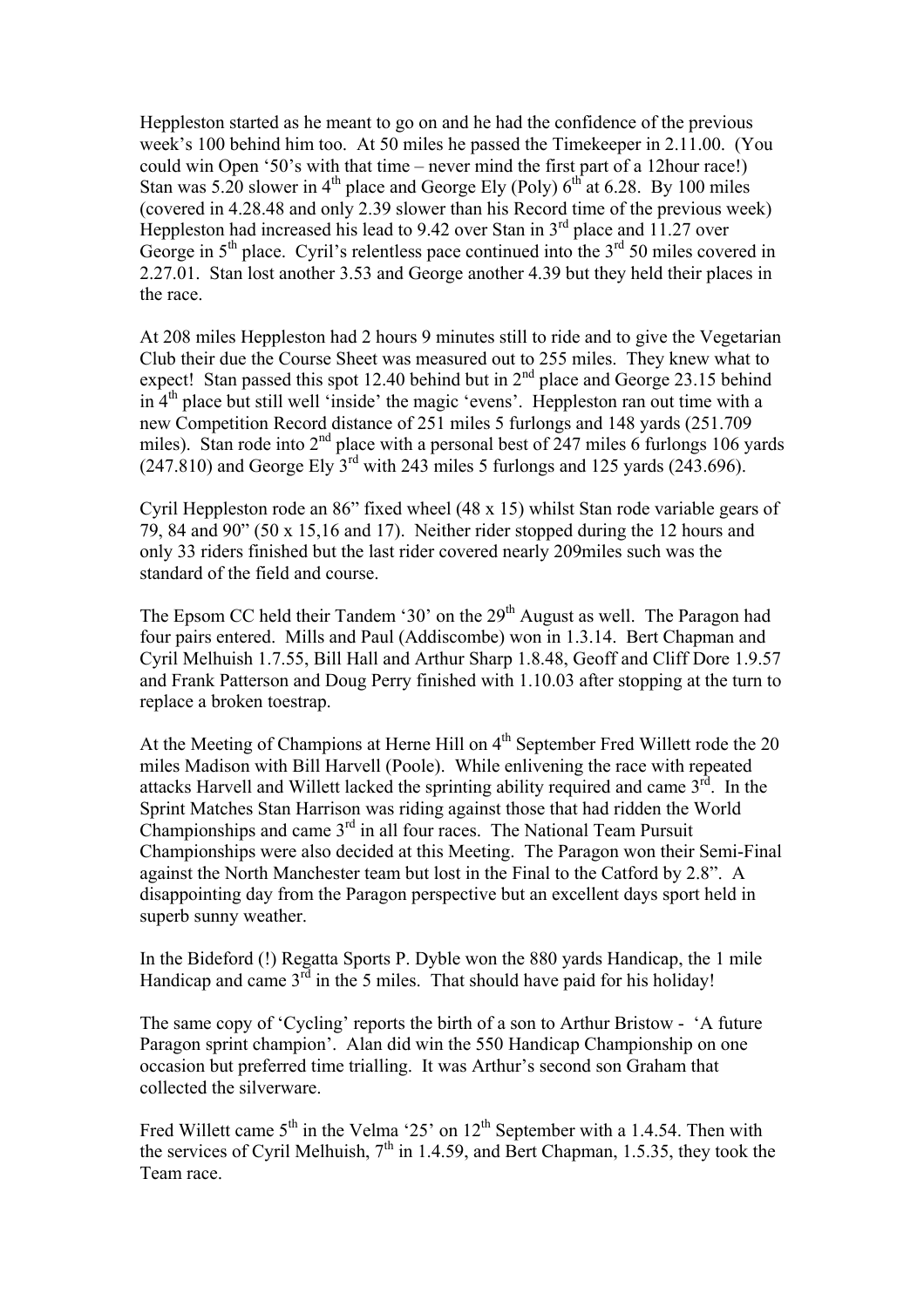Stan Butler was our only entry in the Forest '50' and duly collected  $2<sup>nd</sup>$  place behind Mills (Addiscombe) with a 2.9.41 ride.

Thirty-three names down for the Mayne Cup of whom 31 faced the Starter and 29 reached the Finish. Fred Willett made fastest time by over 2' in 1.3.06. Arthur Sharp came  $2<sup>nd</sup>$  (1.5.09) and Doug Perry  $3<sup>rd</sup>$  in 1.5.11. Man of the Day was Arthur Sharp but in a very close packed Finish. Arthur's handicap time was 1.2.24, Bob Hoy 1.2.53, Doug Perry 1.2.56, Cliff Dore 1.3.05, Fred Willett 1.3.06 and D Kleckham 1.3.08. Six men within 44" of the winner – that is Very Good Handicapping indeed!

Some other racers were still interested in Open events and they rode the Southend '25' instead – not that they won anything! Stan Butler 1.4.19 and Bert Chapman 1.5.09 finished the race but Cyril Melhuish failed to reach the final Timekeeper. The lads made up for the next week-end in the Comet '25' as Bert Chapman came in with 1.3.30, Cyril Melhuish 1.3.46 and Stan Butler 1.4.23 to take the Team race away from the Addiscombe by 22".

Eight riders assailed White Hill near Caterham fo the Hill Climb. 7 of them made the Finish with Bill Coales ascending fastest in 1.56. C Young was  $2<sup>nd</sup>$  (2.06) and Sid Horton  $3^{rd}$  (2.09). Doug Perry did not finish – what happened?

Stan Butler and Fred Willett attacked the SRRA 100 miles Tandem Record to set new figures. Although delayed by a puncture at 57 miles they passed the Timekeeper in 4.9.46 to set a new Club record as well as the SRRA Record. They beat the old record by 7.26.

On the Track the 550 yards Handicap was won by Jim Parkes from W Whitcher and in  $3<sup>rd</sup>$  place E Upton Cooke. The 5 miles Championship was won by Stan Harrison from Vic Lewis and Fred Willett in third place. The 550 yards Scratch Sprint was a win for Vic Lewis from Stan Harrison and Arthur Bristow.

Stan Butler was  $2<sup>nd</sup>$  in the BBAR with 22.096 mph. The winner was C Heppleston (Yorkshire RC) with 22.348 mph.

Close to home the Championship and Special Prizes were allocate as follows:- Val Lewis was the Track Champion with Stan Harrison as Runner-up. RAF Harris won the Club Road Championship with Bob Hoy as Runner-up. Cliff Dore won the Frank Patterson Prize for the best Novice in Club Events over 25 and 50 miles. Sid Mitchell won Bill Kite's Special prize for a Novice in the Club '100'. Jack Gunning's Prize for the most Improved Novice on the Track was won by Val Lewis. Bill Sagger's Track Jersey for the most Improved Rider on the Track went to Stan Harrison. The Club Runs Attendance Prizes were won by Bill Diplo (Winter Runs) and F Willshire (Summer Runs).

The Bicycle Polo Champions of 1937 were Ching Allin, Ron Mitchell, Bill Henn, Dick Ongley and George Ongley.

The Bicycle Polo Summer League Winners (Division 2) were Taffy Carleton, E Horne, Bob Reddin, T Stanley, P Martin and AE Allin.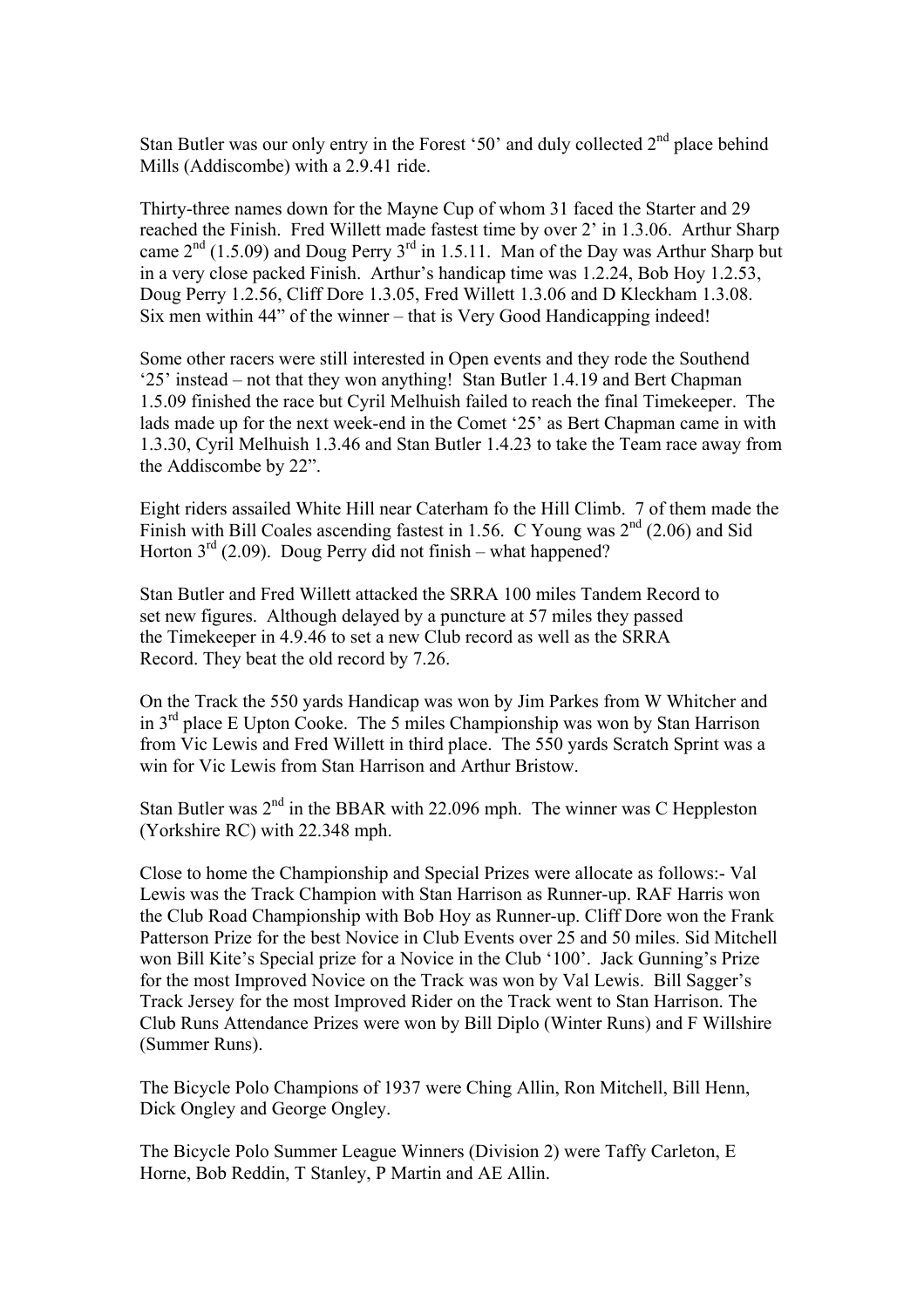Forty-three Standard Medals were awarded of which 7 were Gold Centre medals, 20 silver and 16 bronze. These cost the club some £46 out of an Income of £114 and the Club made a loss of £2. 1s. 1d over the year.

## **Club Time Trial Results**

|                 | <b>Scratch Result</b> | 10 L/G  |                | <b>Handicap Result</b> |         |         |
|-----------------|-----------------------|---------|----------------|------------------------|---------|---------|
|                 |                       | H/C     |                |                        |         |         |
| 9               | <b>Entries</b>        | 14.3.37 |                |                        |         |         |
| 4               | <b>Starters</b>       |         |                |                        |         |         |
| 4               | Finishers             |         |                |                        |         |         |
|                 |                       |         |                |                        |         |         |
| 1               | Allan DS              | 28.00   | 1              | Horne E                | 2.00    | 27.23   |
| 2               | Horne E               | 29.23   | 2              | Allan DS               | Scratch | 28.00   |
| 3               | Coales WJ             | 29.43   | 3              | <b>Mitchall SA</b>     | 2.00    | 28.15   |
| 4               | <b>Mitchall SA</b>    | 30.15   | 4              | Coales WJ              | 0.10    | 29.33   |
|                 |                       |         |                |                        |         |         |
|                 | <b>Scratch Result</b> | 25 h/c  |                | <b>Handicap Result</b> |         |         |
|                 |                       | 4.4.37  |                |                        |         |         |
| 28              | Entries               |         |                |                        |         |         |
| 27              | <b>Starters</b>       |         |                |                        |         |         |
| 25              | Finishers             |         |                |                        |         |         |
|                 |                       |         |                |                        |         |         |
| 1               | Perry DG              | 1.06.25 | 1              | Hall W                 | 10.00   | 1.00.56 |
| $\mathbf 2$     | Webb A                | 1.07.46 | $\overline{2}$ | Dore C                 | 7.30    | 1.03.04 |
| 3               | Horton S              | 1.08.04 | 3              | Kleckman D             | 12.00   | 1.03.58 |
| 4               | <b>Bristow ACG</b>    | 1.08.20 | 4              | Horton S               | 4.00    | 1.04.04 |
| 5               | Sharp A               | 1.08.21 | 5              | Sharp A                | 4.00    | 1.04.21 |
| 6               | Lewis V               | 1.08.51 | 6              | <b>Mitchall SA</b>     | 6.00    | 1.04.36 |
| 7               | Patterson FH          | 1.09.27 | 7              | Perry DG               | 1.15    | 1.05.10 |
| 8               | <b>Bydawell L</b>     | 1.09.30 | 8              | Patterson FH           | 4.00    | 1.05.27 |
| 9               | Young C               | 1.09.30 | 9              | <b>Barnes F</b>        | 7.00    | 1.05.45 |
| 10              | Dore C                | 1.10.34 | 10             | Dore G                 | 5.00    | 1.06.12 |
| 11              | <b>Mitchall SA</b>    | 1.10.36 | 11             | Murray G               | 5.00    | 1.06.32 |
| 12              | Harris RAF            | 1.10.44 | 12             | Clare W                | 8.30    | 1.06.39 |
| 13              | Hall W                | 1.10.56 | 13             | Harris RAF             | 4.00    | 1.06.44 |
| 14              | Dore G                | 1.11.12 | 14             | Lewis V                | 2.00    | 1.06.51 |
| $\overline{15}$ | Murray G              | 1.11.32 | 15             | <b>Bydawell L</b>      | 2.30    | 1.07.00 |
| 16              | <b>Barnes</b> F       | 1.12.45 | 16             | Webb A                 | 0.45    | 1.07.01 |
| 17              | Gardiner K            | 1.12.48 | 17             | Hoy RJ                 | 7.30    | 1.07.13 |
| 18              | Allan DS              | 1.12.58 | 18             | Young C                | 1.45    | 1.07.45 |
| 19              | Hoy RJ                | 1.14.43 | 19             | <b>Barkus EA</b>       | 7.00    | 1.07.59 |
| $\overline{20}$ | <b>Barkus EA</b>      | 1.14.59 | 20             | <b>Bristow ACG</b>     | Scratch | 1.08.20 |
| 21              | Clare W               | 1.15.09 | 21             | Gunning J              | 10.30   | 1.08.34 |
| 22              | Kleckman D            | 1.15.58 | 22             | Allan DS               | 3.00    | 1.09.58 |
| 23              | Allan DJ              | 1.18.40 | 23             | Allan DJ               | 7.30    | 1.11.10 |
| 24              | Gunning J             | 1.19.04 | 24             | Gardiner K             | 1.15    | 1.11.33 |
| 25              | Horne E               | 1.19.27 | 25             | Horne E                | 6.00    | 1.13.27 |
|                 |                       |         |                |                        |         |         |
|                 | <b>Scratch Result</b> | 30 h/c  |                | <b>Handicap Result</b> |         |         |
|                 |                       | 23.5.37 |                |                        |         |         |
| 17              | Entries               |         |                |                        |         |         |
| 16              | <b>Starters</b>       |         |                |                        |         |         |
| 13              | Finishers             |         |                |                        |         |         |
|                 |                       |         |                |                        |         |         |
| 1               | <b>Willett F</b>      | 1.18.56 | $\mathbf{1}$   | Gunning J              | 15.00   | 1.13.02 |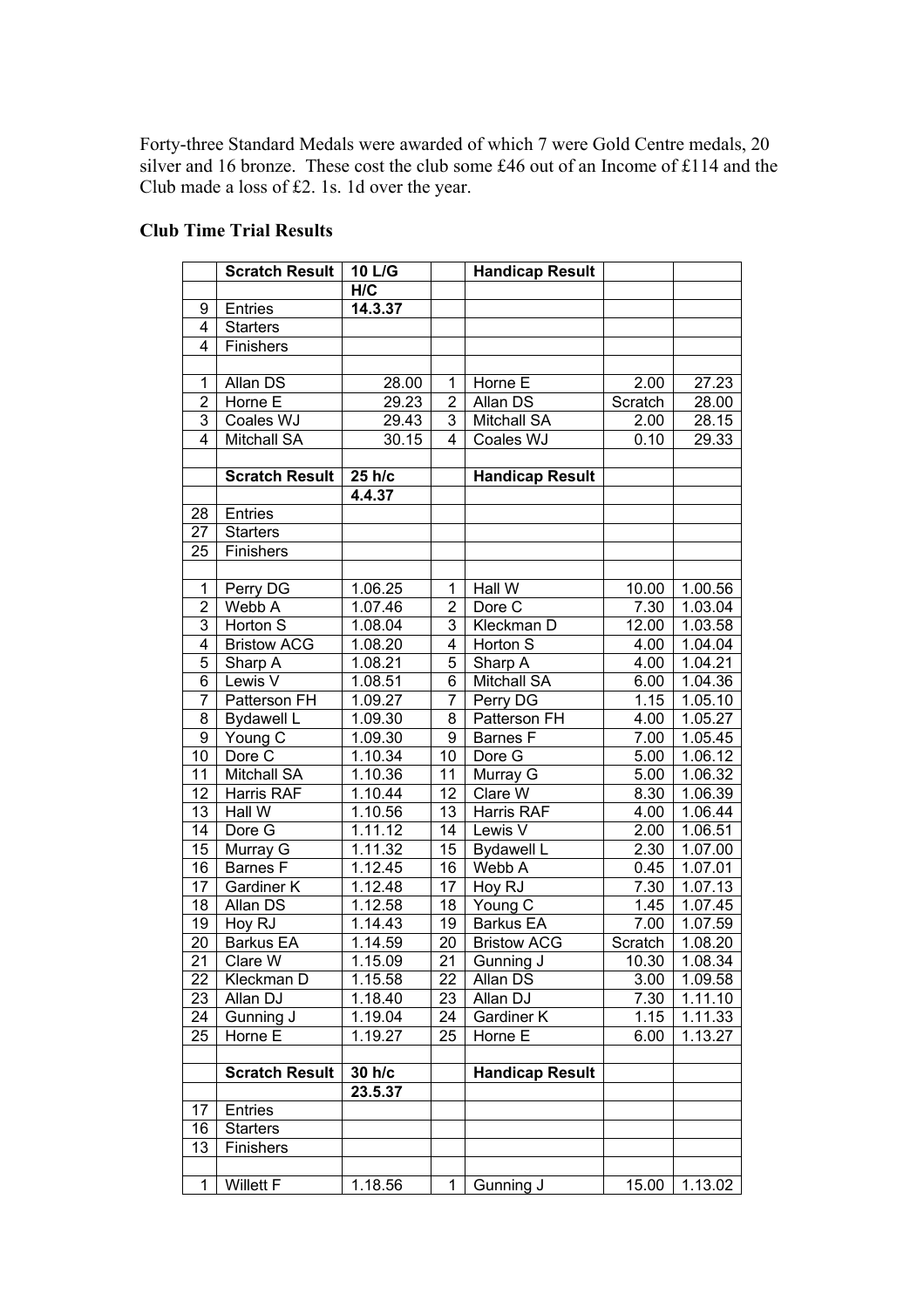| 2              | Patterson FH          | 1.22.28  | $\overline{2}$  | Horne E                | 12.00   | 1.13.21 |
|----------------|-----------------------|----------|-----------------|------------------------|---------|---------|
| 3              | Coales WJ             | 1.23.36  | 3               | Coales WJ              | 7.30    | 1.16.06 |
| 4              | Harris RAF            | 1.24.16  | 4               | Patterson FH           | 5.30    | 1.16.58 |
| 5              | Hall W                | 1.24.17  | 5               | <b>Woolley LC</b>      | 13.30   | 1.17.13 |
| 6              | Willshire J           | 1.24.53  | 6               | Hall W                 | 6.30    | 1.17.47 |
| $\overline{7}$ | Horne E               | 1.25.21  | 7               | Willshire J            | 7.00    | 1.17.53 |
| 8              | Ash RJ                | 1.25.23  | 8               | Roscoe W               | 6.30    | 1.18.55 |
| 9              | Roscoe W              | 1.25.25  | 9               | <b>Willett F</b>       | Scratch | 1.18.56 |
| 10             | Henn W                | 1.26.08  | 10              | Henn W                 | 7.00    | 1.19.08 |
| 11             | Phillips D            | 1.26.31  | 11              | Ash RJ                 | 6.00    | 1.19.23 |
| 12             | Gunning J             | 1.28.02  | 12              | Phillips D             | 6.30    | 1.20.01 |
| 13             | <b>Woolley LC</b>     | 1.30.43  | $\overline{1}3$ | Harris RAF             | 4.00    | 1.20.16 |
|                |                       |          |                 |                        |         |         |
|                | <b>Scratch Result</b> | 50 h/c   |                 | <b>Handicap Result</b> |         |         |
|                |                       | 27.6.37  |                 | <b>Fryco Cup</b>       |         |         |
| 22             | Entries               |          |                 |                        |         |         |
| 20             | <b>Starters</b>       |          |                 |                        |         |         |
| 13             | Finishers             |          |                 |                        |         |         |
|                |                       |          |                 |                        |         |         |
| $\mathbf 1$    | Sharp A               | 2.15.07  |                 | Sharp A                | 3.30    | 2.12.23 |
| $\overline{2}$ | Coales WJ             | 2.18.31  | 1               | Coales WJ              | 2.00    | 2.16.31 |
| 3              | Young C               | 2.21.49  | $\overline{2}$  | Hoy RJ                 | 8.30    | 2.17.13 |
| 4              | Hall W                | 2.23.48  | 3               | Kleckman D             | 15.00   | 2.18.25 |
| $\overline{5}$ | Willshire J           |          | 4               | Dore C                 | 7.00    | 2.18.47 |
| 6              |                       | 2.25.13  | 5               |                        |         |         |
| $\overline{7}$ | <b>Bydawell L</b>     | 2.25.16  |                 | Young C                | 3.00    | 2.18.49 |
|                | Dore G                | 2.25.19  | 6<br>7          | Dore G                 | 6.30    | 2.18.49 |
| 8              | Hoy RJ                | 2.25.43  |                 | Hall W                 | 3.00    | 2.20.48 |
| 9              | Dore C                | 2.25.47  | 8               | <b>Bydawell L</b>      | 3.00    | 2.22.16 |
| 10             | Ash RJ                | 2.27.51  | 9               | Willshire J            | 2.45    | 2.22.28 |
| 11             | Mitchall SA           | 2.32.49  | 10              | Ash RJ                 | 4.30    | 2.23.21 |
| 12             | Kleckman D            | 2.33.25  | 11              | <b>Mitchall SA</b>     | 8.00    | 2.24.49 |
| 13             | Gunning J             | 2.38.50  | 12              | Gunning J              | 10.00   | 2.28.50 |
|                |                       |          |                 |                        |         |         |
|                | <b>Scratch Result</b> | 100 h/c  |                 | <b>Handicap Result</b> |         |         |
|                |                       | 18.7.37  |                 |                        |         |         |
| 13             | Entries               |          |                 |                        |         |         |
| 13             | <b>Starters</b>       |          |                 |                        |         |         |
| 11             | Finishers             |          |                 |                        |         |         |
|                |                       |          |                 |                        |         |         |
| 1              | Lewis $\overline{V}$  | 5.00.13  | 1               | Mitchall SA            | 35.00   | 4.40.49 |
| $\overline{2}$ | Hoy RJ                | 5.01.05  | $\overline{2}$  | Hoy RJ                 | 16.00   | 4.45.05 |
| 3              | Young C               | 5.05.11  | 3               | Ash RJ                 | 30.00   | 4.46.33 |
| 4              | Perry DG              | 5.05.57  | 4               | <b>Woolley LC</b>      | 40.00   | 4.50.26 |
| 5              | Harris RAF            | 5.09.09  | 5               | Young C                | 8.00    | 4.57.11 |
| 6              | <b>Mitchall SA</b>    | 5.15.49  | 6               | Lewis V                | 3.00    | 4.57.13 |
| 7              | Ash RJ                | 5.16.33  | 7               | Gunning J              | 40.00   | 5.03.15 |
| 8              | Diplo W               | 5.29.45  | 8               | Diplo W                | 25.00   | 5.04.45 |
| 9              | <b>Woolley LC</b>     | 5.30.26  | 9               | Perry DG               | 1.00    | 5.04.57 |
| 10             | Gunning J             | 5.43.15  | 10              | Harris RAF             | Scratch | 5.09.09 |
| 11             | Roscoe W              | 5.46.43  | 11              | Roscoe W               | 16.00   | 5.30.43 |
|                |                       |          |                 |                        |         |         |
|                | <b>Scratch Result</b> | 12 hours |                 | <b>Handicap Result</b> |         |         |
|                |                       | h/c      |                 | <b>Rotherham Cup</b>   |         |         |
| 10             | Entries               | 22.8.37  |                 |                        |         |         |
| 10             | <b>Starters</b>       |          |                 |                        |         |         |
| 6              | <b>Finishers</b>      |          |                 |                        |         |         |
|                |                       |          |                 |                        |         |         |
| 1              | Webb A                | 221.54   | 1               | Mitchall SA            | 18.00   | 231.64  |